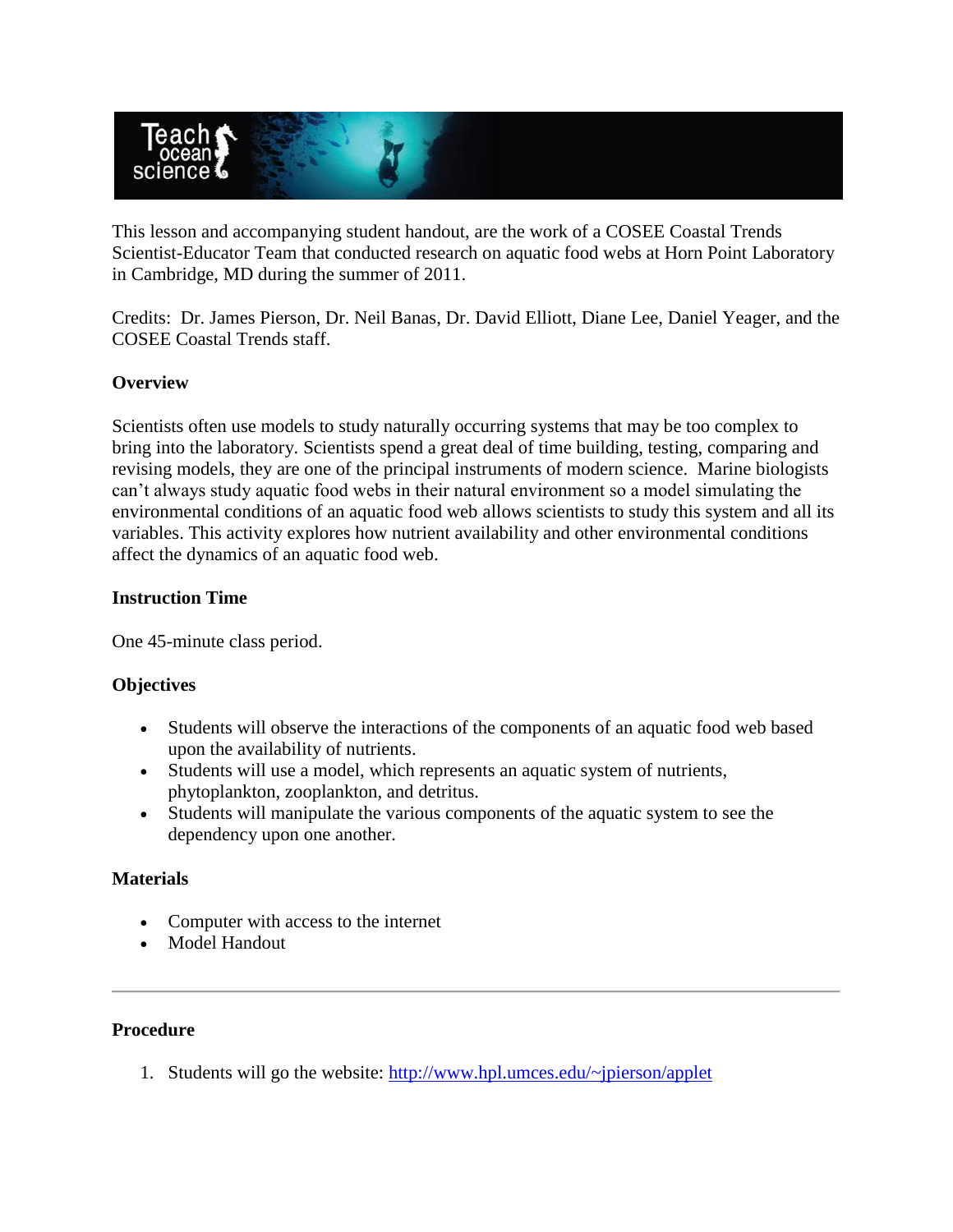- 2. Following the instructions on the Aquatic Modeling handout (available below) students will manipulate the various components of a food web model and immediately see the effects on the other elements of the food web.
- 3. After studying and manipulating the model students will answer the questions in the handout.

### **Lesson Resources**

- 4. [Student Handout](http://www.teachoceanscience.net/pdfs/food_webs_model_final.pdf)
- 5. Background:

# **What eats what?**

Aquatic food webs are complex groups of organisms that perform different functions in the ecosystem. Phytoplankton are small primary producers suspended in water. They use nutrients along with carbon dioxide to harness sunlight energy and create biomass through the process of photosynthesis. Phytoplankton biomass is usually the primary food for other aquatic organisms, including zooplankton. Zooplankton are small, heterotrophic organisms that feed on phytoplankton and other zooplankton, and are themselves food for larger planktivores. In this way, the sun's energy is transferred up aquatic food webs, eventually feeding apex predators such as sharks and other large fish.



[Aquatic trophic pyramid with phytoplankton as primary producers, zooplankton as primary](http://www.teachoceanscience.net/images/aquatic_food_webs_1313437040_lge.png)  [consumers, and planktivorous and predatory fish as secondary and tertiary consumers.](http://www.teachoceanscience.net/images/aquatic_food_webs_1313437040_lge.png)  [\(Image credit: Diagram: David Elliott; Symbols: UMCES Integration and Application](http://www.teachoceanscience.net/images/aquatic_food_webs_1313437040_lge.png)  [Network\)](http://www.teachoceanscience.net/images/aquatic_food_webs_1313437040_lge.png)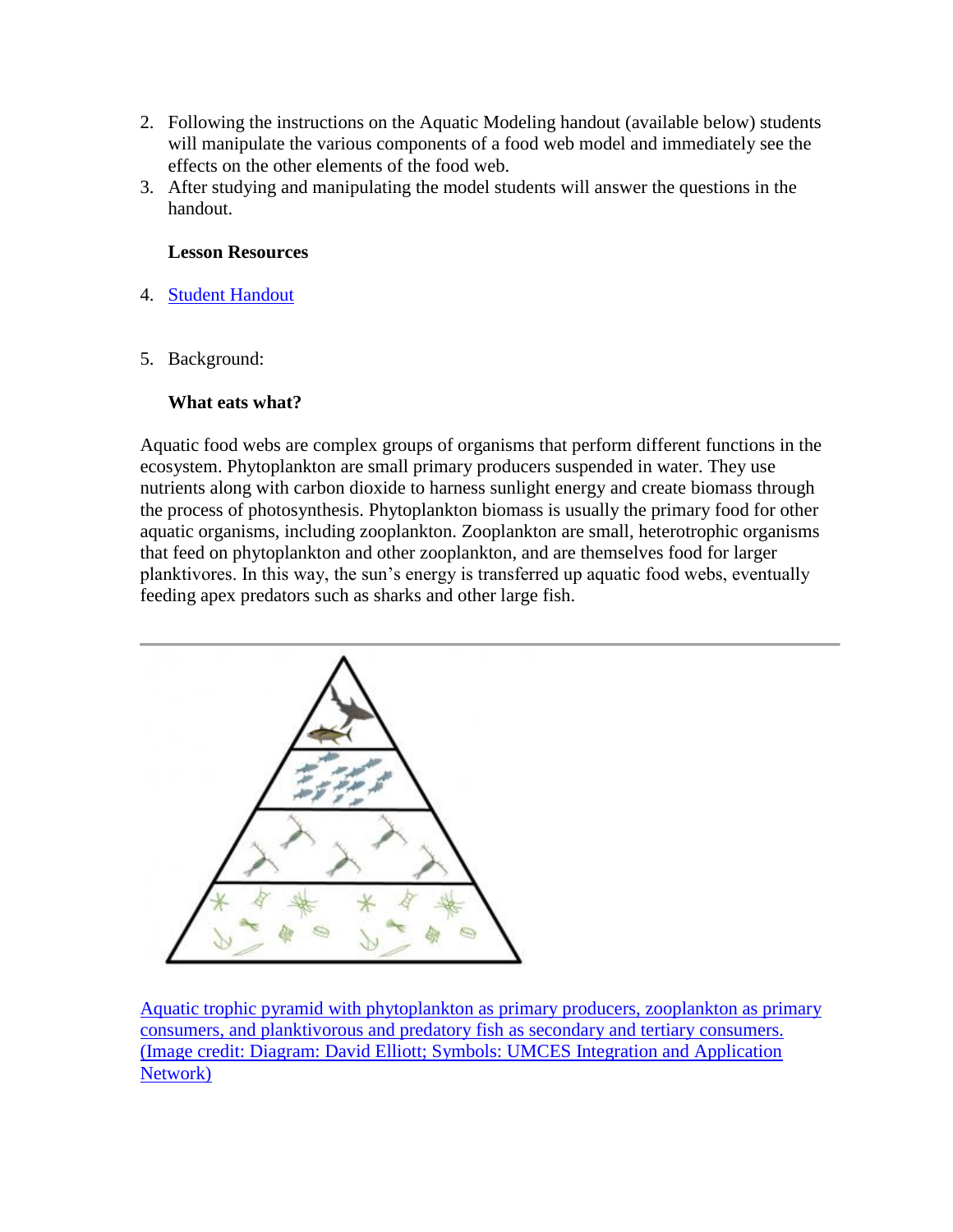#### **What factors shape food webs?**

Aquatic food webs can be characterized by the number of trophic levels and the amount of biomass in each level. Nutrient availability is central in shaping food webs. Plants require nutrients in specific quantities in order to photosynthesize and convert nutrients into useable food. Low quantities of certain nutrients can limit the food energy available in the web. Another factor shaping food webs is the amount of biomass in each trophic level. For example, a food web with many predators may have little prey biomass than one with fewer predators, because the predators eat more of the prey.



[Fish dead, suspected to be from toxic algal bloom entrapped in floating seagrass matt. Algal](http://www.teachoceanscience.net/images/aquatic_food_webs_1312218595_lge.jpg)  [blooms are accelerated due to excessive nutrient use by humans. \(Image credit: Adrian Jones,](http://www.teachoceanscience.net/images/aquatic_food_webs_1312218595_lge.jpg)  [IAN Image Library-ian.umces.edu/imagelibrary/\)](http://www.teachoceanscience.net/images/aquatic_food_webs_1312218595_lge.jpg)

#### **Where do humans fit in?**

Human activities change aquatic environments and food webs in many ways. We dam rivers to the sea and then reclaim land and re-populate it. Aquatic organisms may be transported around the world through, for example, bilge water in ships, potentially establishing populations of invasive species. Most human populations reside near water, and human activities introduce excess nutrients to aquatic systems through sewage, detergents, fertilizer and animal waste. Humans rely on the oceans for food, and thus play a role as apex predators, influencing aquatic food webs through overfishing. Human activities may decrease the biomass of fished animals, decrease biodiversity, and alter the species present in an ecosystem.